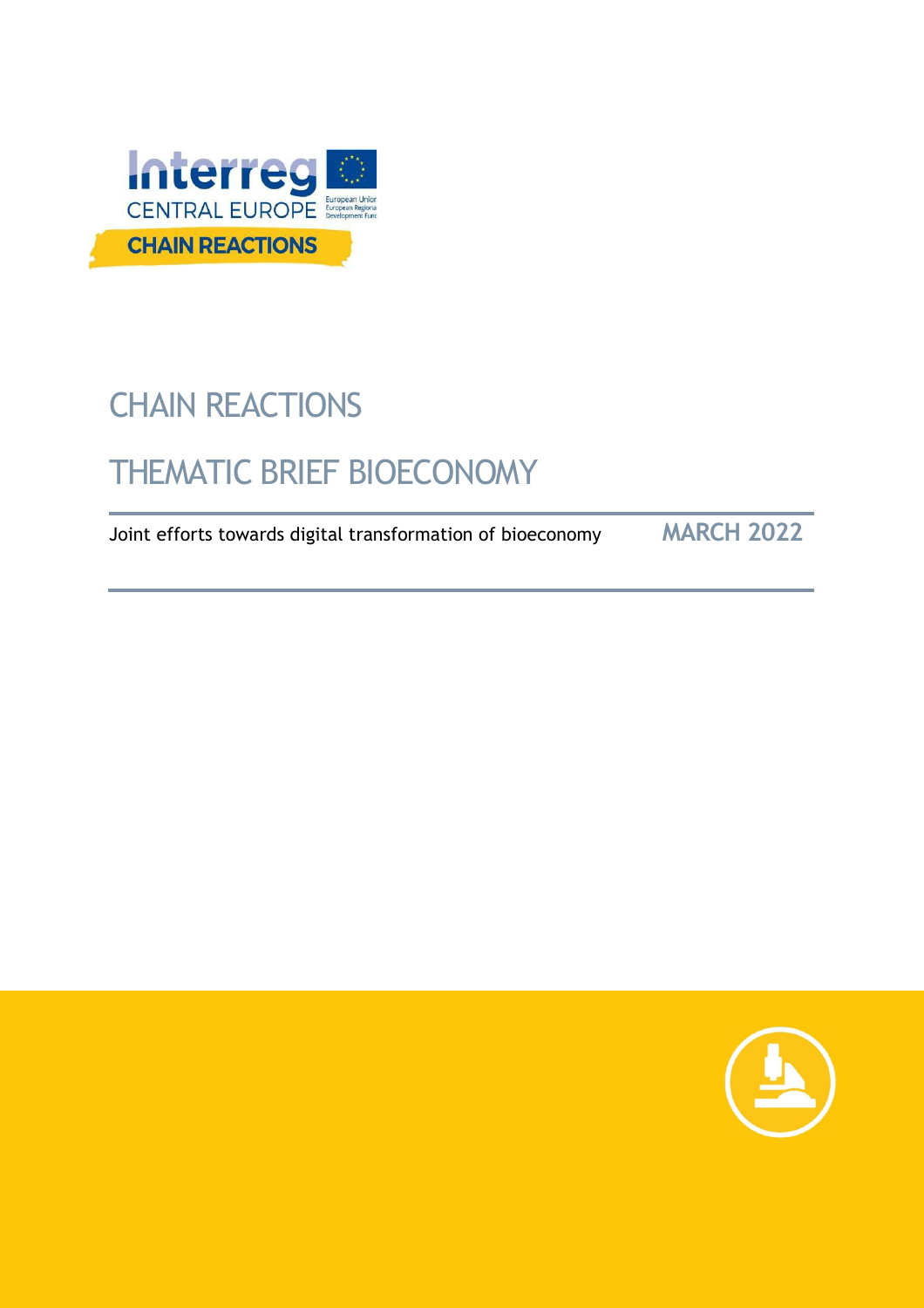



## **ABOUT INNOVATION BRIEFS**

CHAIN REACTIONS addresses the challenge for industrial regions to increase regional capacity to absorb new knowledge and turn it into competitiveness edge and business value. There is a strong need to help SMEsto overcome capacity shortagesfor innovation and integration into transnational value chains.

The project aims at empowering regional ecosystems with the knowledge and tools to help businesses overcome those barriers and generate sustained growth through value chain innovation.

CHAIN REACTIONS focuses thereby on modern approaches considering value chains and their complex developments rather than linear technology transfer approaches. The framework of value chain innovation builds on Porter's 5 forces framework (new entrants, substitutes, customers, suppliers and rivalry) and transversal innovation drivers: key enabling technologies, resource efficiency, digital transformation and service innovation.

During the project lifetime CHAIN REACTIONS published about every third month an INNOVATION BRIEF presenting the rationale behind specific innovation drivers and illustrate them with practical examples.

This thematic brief focuses on the pilot activities performed by the project partners in the area of bioeconomy.

## **Transnational pilot – Bioeconomy sector**

#### **Executive summary**

Transnational pilot on bioeconomy integrates the work of two partners: Wroclaw Technology Park (Poland) and Bioeconomy Cluster (Slovakia). Pilots enabled these project partners and their key regional stakeholders to deepen their knowledge of value chain innovation processes in general and provided a deep understanding on how they apply these processes in regional businesses and value chains. Cross-cutting and transnational synergies among the two project partners were achieved through the mutual involvement in selected activities.

The focus of both pilots was very similar: creation of a virtual innovation observatory / platform of constant dialogue between companies in the agri-food sector with relevant entities providing innovation support services and/or innovative solutions in Industry 4.0, in digitization of production, management and sales processes.

### **Conclusions and lessons learned**

During the implementation of the pilot on bioeconomy, the following conclusions were reached by close cooperation of Wroclaw Technology Park and Bioeconomy Cluster and other involved stakeholders:

• Agri-food industry requires continuous implementation of innovative solutions, especially from the scope of Industry 4.0.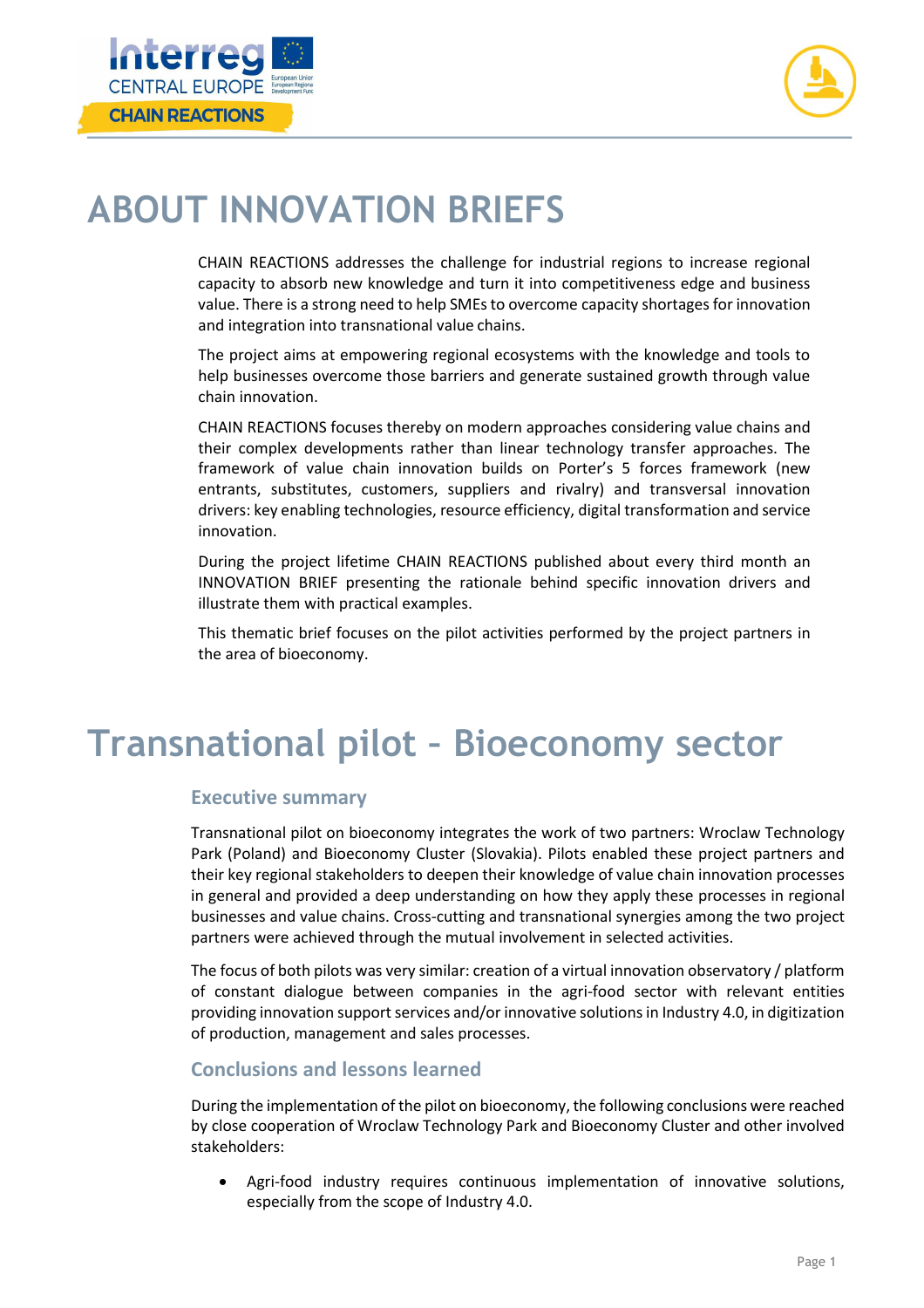



- The agri-food market is a consumer market that requires continuous improvement of the quality of products and raw materials. The best way to improve quality is to digitize the industry and to follow the modern trends to maintain the competitiveness.
- The agri-food sector requires considerable financial outlays and a large group of competent specialists to carry out an efficient and purposeful digital transformation.
- Digital transformation and implementation of innovations require constant cooperation and coordination along the whole value chains.

Following these conclusions, Wroclaw Technology Park decided to introduce permanent and periodic activities in the field of promoting and supporting the implementation of innovations in the field of Industry 4.0 and digital technologies among agri-food companies. At the same time, Bioeconomy Cluster will dedicate efforts to continuous support of innovations in agri-food companies and will create conditions for efficient transfer of knowledge and technologies from R&D to practice.

In addition, Wroclaw Technology Park together with Bioeconomy Cluster decided to mutually support activities in the field of digital transformation, including Wroclaw Technology Park's help to Bioeconomy Cluster in establishing Digital Innovation Hub in agri-food in Slovakia, as well as Bioeconomy Cluster's involvement in the implementation of European Digital Innovation Hub Wroclaw, the leader of which is Wroclaw Technology Park. This includes mutual exchange of knowledge and involvement in relevant activities that will be identified along the way after the lifetime of Chain Reactions.

## **Transnational pilot – Bioeconomy sector – Wroclaw Technology Park, Poland**

#### **Executive summary**

The pilot action conducted by WPT was aimed at creating a platform in the form of a showroom that would enable ongoing dialogue between companies from the food processing industry and entities offering advanced technological solutions. The platform was designed to identify entities from the food industry sector that are looking for innovative Industry 4.0 solutions and the digitization of production, management and sales processes.

In order to create an interproject synergy, Wroclaw Technology Park invited to participate in project CHAIN REACTIONS partners of the project Level 4.0 Digital Innovation Hub Wrocław. In addition, WPT engaged the members of the NUTRIBIOMED cluster, which it coordinates, in the pilot action.

During the implementation of the WPT pilot action, we focused on organizing meetings at which industry 4.0 solutions for the LifeScience industry were presented. We also focused on organizing visits to SmartFactory, which is part of the actual production process. SmartFactory's goal is to produce complete products in the shortest possible time, while maintaining the maxim value of OEE and zero downtime.

During pilot action we were fill the numerical indicators such as:

- study visits and trainings for pilot action partners;
- identification food industry entities and technology providers
- identification technological solutions for industry 4.0
- webinars, training sessions and presentations carried out on the online platform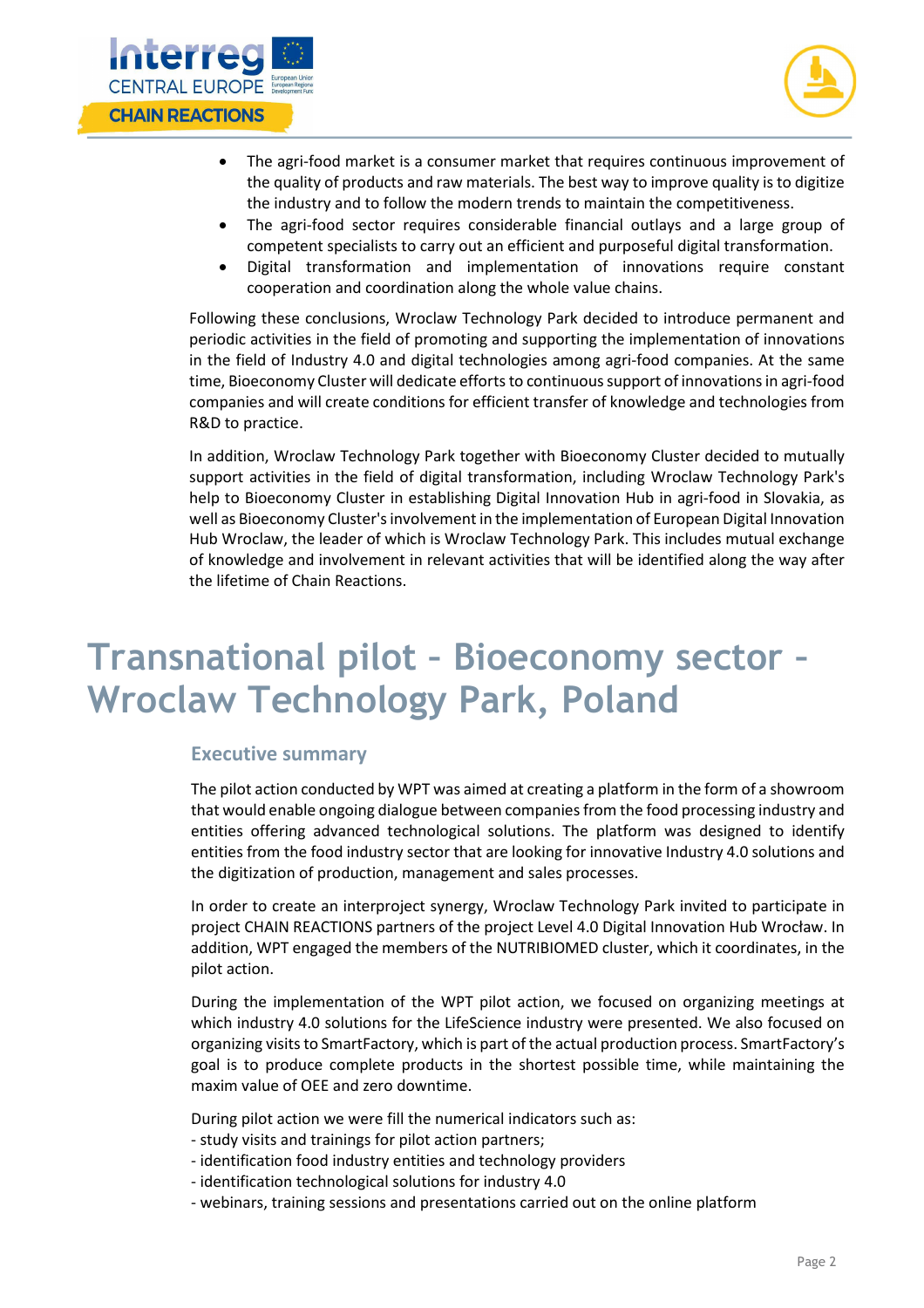



### **Activities implemented by WPT**

#### **Activities from 09.2020 to 12.2020**

WTP organized several bilateral discussions with partners from the region, especially with those grouped within DIH project. WTP involved to realize project the local partners - IGA members. We organized IGA meeting, where action plans for the implementation of the pilot action were presented. We have initiated discussions on the possibility of reaching potential target groups of services offered as part of the pilot as well as the tools developed in the Chain Reactions project as widely as possible.

#### **Activities from 01.2021 to 07.2021**

The following companies were invited to implement the pilot action: Balluff & Solid Solution, which have provided knowledge and support in terms of innovation tools used in industry 4.0. WTP organised a meeting with regional IGA members who took part in the WP4 workshop.

We formed a closer contact with Wroclaw Agglomeration Development Agency S.A. Presentation on the Chain Reactions project and the possibilities offered by the implementation of modern solutions was sent to local government officials. The result of these activities was the response of companies focused on cooperation.

WPT organized (09.06.2021) meeting of NUTRIBIOMED Cluster members where was creating a showroom with innovative solutions in the Industry 4.0 field dedicated to the food industries. Balluff's presenter, cooperating in realization of the pilot program, presented the opportunities provided by Industry 4.0 in the food industry, using the dairy industry as an example.

#### **Activities from 07.2021 to 09.2021**

WPT organized visits to SmartFactory that were meant to be raising awareness on Industry 4.0 solutions. Demonstration production line (SmartFactory) is a result of the Digital Innovation Hub Wroclaw project (where WTP is one of the partners). The SmartFactory presents possibilities of manufacturing products in the shortest time, taking into account the maximum value of OEE and zero downtime. On September 17, a stationary visit to SmartFactory took place. An online visit took place a week later (24.09.2021).

During a given WPT period organized another meeting of the NUTRIBIOMED cluster. As part of the pilot action, during the meeting of the cluster members, a representative of the foundation Platforma Przemysłu Przyszłości presented the benefits of implementing Industry 4.0 solutions and the digitization of enterprises.

#### **Activities from 09.21 to 01.22**

In this period, WTP participated in series of conferences devoted to digital transformation devoted to food industry companies. The knowledge acquired was used during the cooperation and involvement of the NUTRIBIOMED cluster in the implementation of the pilot action. We organized another meeting (06.12.2021) were was presented the possibilities resulting from the implementation of Cloud Computing and Advance Manufacturing technologies by Endress and Hauser. The meeting was attended by representatives of SMEs, universities and research centres as well as BSO related to the food and Life Science sector. WPT also organized online visit w SmartFactory (30.11.2021) for members of the Bioeconomy Cluster.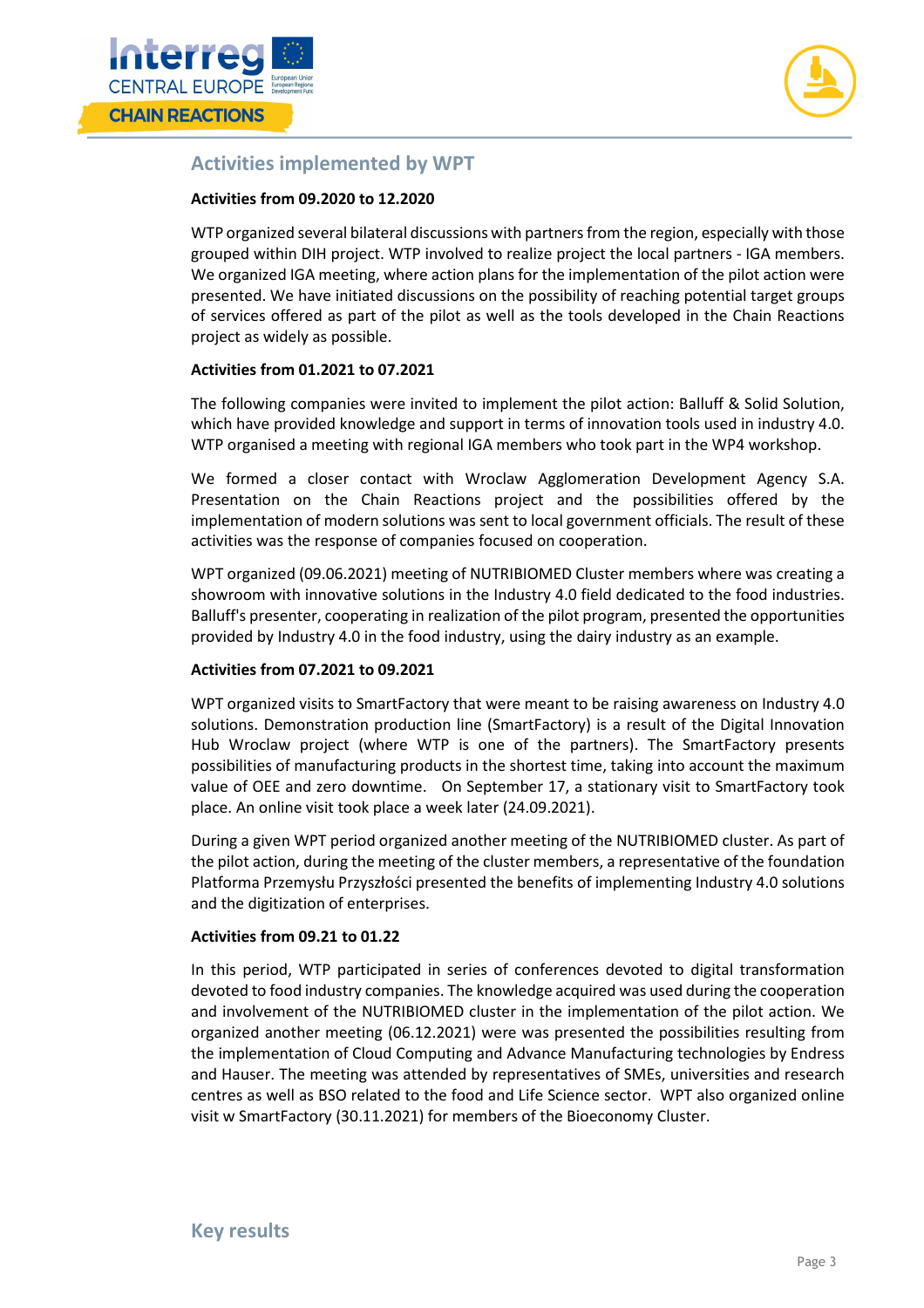



All activities of the Wroclaw Technology Park focused on creating a platform for the exchange of experiences and information on industry 4.0 solutions created for the Life Science industry, in particular the food industry sector. For this purpose, we have established cooperation with technology providers and SME's organizations, such as Cluster NUTRIBIOMED.

In order to ensure the durability of the developed solutions and models of cooperation as part of the implementation of modern solutions to the food sector, we tried to recruit partners from the academic community and public administration for cooperation within the IGA.

An equally important aspect of the pilot project implementation was the possibility of establishing close cross-border cooperation with project partners from the CE area, especially with the Bioeconomy Cluster from Nitra, Slovakia. The pilot project resulted in cooperation involving the exchange of experiences taking the first steps towards the establishment of Digital Innovation Hub in agri-food in Slovakia and EDIH Wroclaw in Lower Silesia. We plan to maintain the cooperation established with our partners during the implementation of the pilot.

During the implementation of the pilot action:

• Training in business models was completed and the acquired knowledge will be passed on to regional stakeholders,

• Numerous stakeholders were involved in pilot actions (Solid Solutions, Balluff, Future Industry Platform, Endress and Hauser),

• Numerous meetings were organized, to which food industry entities and technology suppliers from Industry 4.0 were invited,

• Constant contact with companies that presented their technological solutions for Industry 4.0 was established, e. g.: Balluff, Endress + Hauser Polska, Future Industry Platform,

• Permanent and periodic activities in the field of promoting and supporting the implementation of innovations in the field of Industry 4.0 and digital technologies among the members of the NUTRIBIOMED cluster was introduced and coordinated by WTP,

• Thanks to participation in the project, WTP employees gained new competences in the promotion and implementation of digital technologies and Industry 4.0,

• Enterprises residing in the Wrocław Technology Park had the opportunity to raise their awareness and knowledge related to the benefits and methods of implementing digital technologies and Industry 4.0.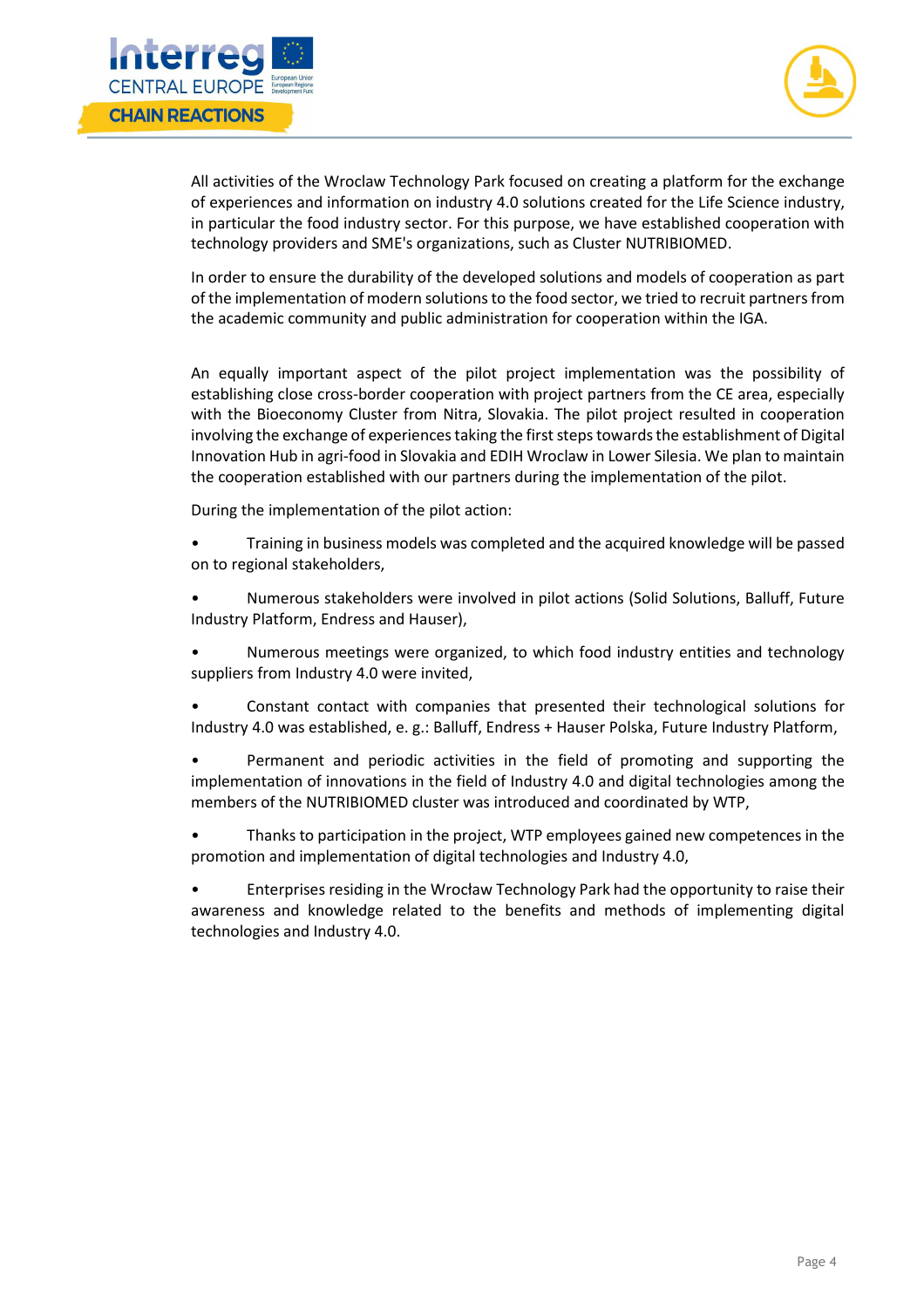



## **Transnational pilot – Bioeconomy sector – Bioeconomy Cluster, Slovakia**

### **Executive summary**

The main objective of pilot activity of Bioeconomy Cluster was to set up a virtual innovation observatory, which will provide innovation support services to target groups in bioeconomy through a multi-partner cooperation. Innovations were introduced to adopt new efficient business models and to avoid value chain disruptions in the agri-food sector. The specific subobjectives are: (i) to identify the needs of agri-food (dairy) sector and particular SMEs in respect to innovative business practices, (ii) to stimulate the exchange of knowledge between project partners and between SMEs and R&D actors, (iii) to turn new ideas into practice by using the models and tools developed within Chain Reactions.

To ensure transnational and cross-sectoral character of its pilot, Bioeconomy Cluster involved other project partners in concrete activities. The aim was to exchange information on practical application of innovative business models in other regions and to identify future collaboration opportunities.

The activities of this pilot include: (i) training on business models, (ii) organization of two study visits to project partners (physical or online), (iii) identification of SMEs' needs via innovation audits, (iv) testing of business models through preparation of joint projects, (v) creation of voucher scheme to support the uptake of innovations.

During the implementation of pilot, stronger emphasis was placed to the digital transition and to the establishment of Digital Innovation Hub in agri-food sector in the Nitra region. In this respect, several activities were implemented, aimed at transfer of knowledge on the successful operation of Digital Innovation Hubs in other partner countries.

### **Activities implemented**

The following activities were implemented by Bioeconomy Cluster in its pilot:

#### **Trainings on business models**

To deepen the knowledge on value chain innovation processes, representatives of Bioeconomy Cluster participated in individual training on models and instruments for business models and value chain innovations. Furthermore, Bioeconomy Cluster took part in a mentoring session on the business models' innovations and on different methods and tools that are used in this respect. The knowledge on models and instruments gained throughout the implementation of Chain Reactions project was transferred to stakeholders at regional/national level during various events and it is planned that Bioeconomy Cluster will use them in its further activities, mainly in relation to the assessment of innovation capacity of new members, providing tailored cluster services to the needs of its members, establishment of Digital Innovation Hub in agrifood in Slovakia.

#### **Organisation of study visits**

Two study visits were organised. The first one to project coordinator Pannon Business Network and its am-LAB, where the representatives of Bioeconomy Cluster learned about digital business models and planned future cooperation opportunities. As the pandemic situation did not allow for physical meeting during the whole period of the implementation of pilot, the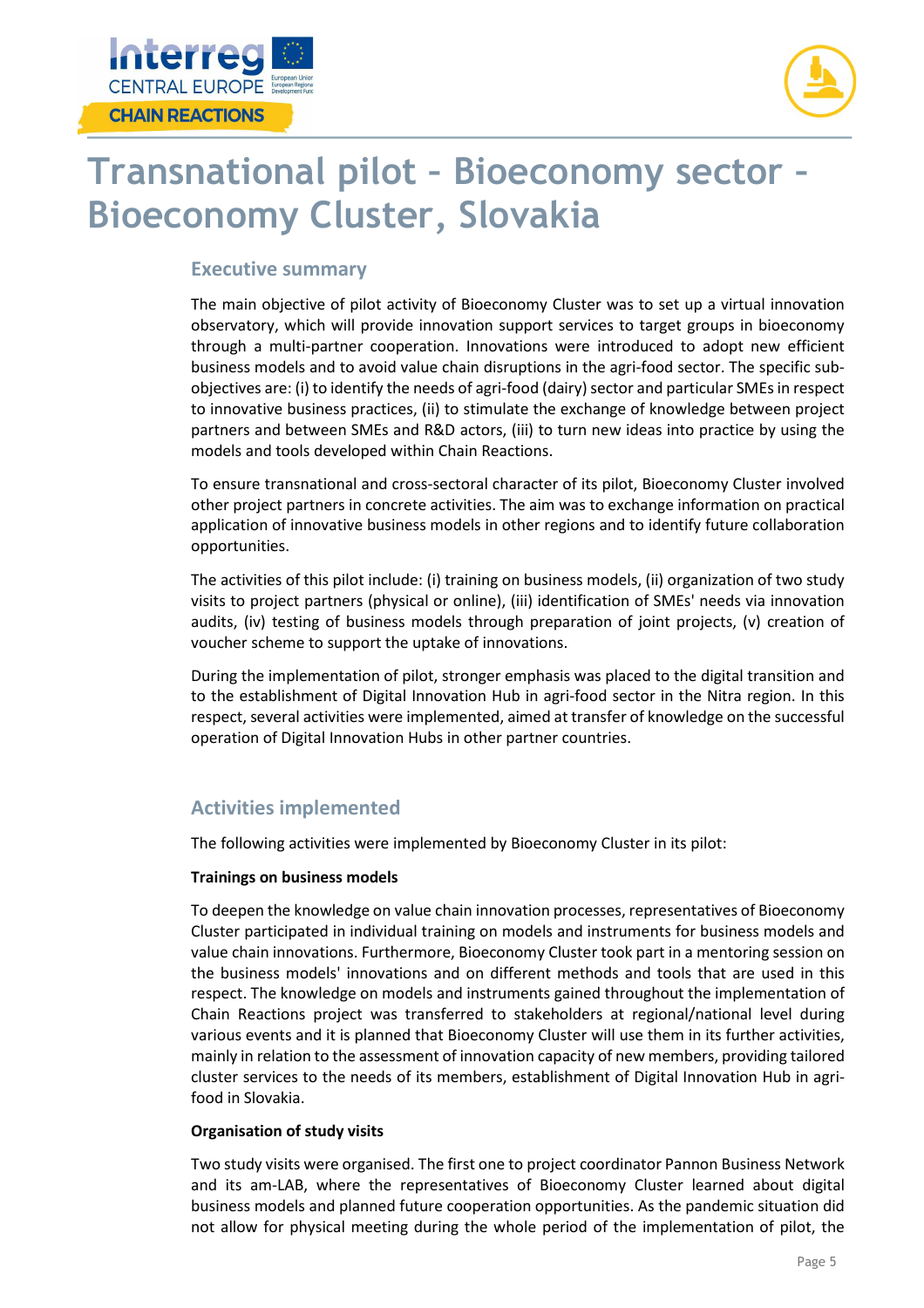



second study visit was organised as an online transnational knowledge exchange workshop with the representatives of Styrian Technology Park The aim was to discuss the setting up of Styrian Technology Park's Digital Innovation Hub Smart Solutions, their positioning, offer of services, practical lessons learned and suggestions for the potential future Digital Innovation Hub in agri-food in Slovakia, which is to be established by the Bioeconomy Cluster in cooperation with other regional partners.

#### **Identification of the needs of SMEs in agri-food industry**

The innovation needs of Slovak SMEs were identified in the course of 10 innovation audits, which were conducted within the pilot. Following this in-depth analysis of innovation management knowledge and skills, Bioeconomy Cluster will be able to provide tailored advisory services to farmers through certified advisors in the near future, as well as to broaden its portfolio of members and partners in different bio-based sectors. In addition, this activity contributes to the involvement of primary producers into the creation of added-value through bioeconomy.

#### **Testing of business models**

Bioeconomy Cluster supported farmers in submitting proposals for the establishment of operational groups within the European Innovation Partnership in Agricultural Productivity and Sustainability (EIP-AGRI). The proposals are focused on digital aspects in production as well as on exploiting the potential of bioeconomy in traditional sectors of production, while producing products with higher added value. If the proposals will be approved, the proposed innovations will be tested under real conditions and will contribute to the adoption of new business-models by farmers (linking agri-food/bioeconomy with digitalization).

#### **Creation of own grant scheme**

As part of continuous efforts of Bioeconomy Cluster in supporting innovations in agri-food and bioeconomy, Bioeconomy Cluster launched its pilot grant call focused on innovative solutions in bioeconomy and cooperation of SMEs with R&D and academia. Bioeconomy Cluster received 22 applications from different stakeholders and bio-based sectors. The selection of "winners" and subsequent implementation of successful projects will go beyond the implementation of Chain Reactions as this is a cross-cutting activity within other projects of Bioeconomy Cluster. However, this activity contributed to the extension of portfolio of activities and services of Bioeconomy Cluster and the cluster will search for further resources that could be used to finance similar efforts.

### **Key results**

All activities implemented by the Bioeconomy Cluster within its pilot have resulted in the creation of virtual innovation observatory, which will provide innovation support services to target groups through a multi-partner cooperation and will support the adoption of new efficient business models and strategies. It will be an integral part of future Digital Innovation Hub in agri-food in Slovakia, thus providing services also in the area of digital transformation of SMEs.

The main impacts on Bioeconomy Cluster can be seen in strengthening its capacity in working with SMEs and in responding to their needs as well as in enhancing transnational cooperation with partners with the same sectoral focus. The cross-sectoral linkages created within the project opened further cooperation opportunities with partners, who are not directly focused on bioeconomy.

The key results can be summarized as follows: